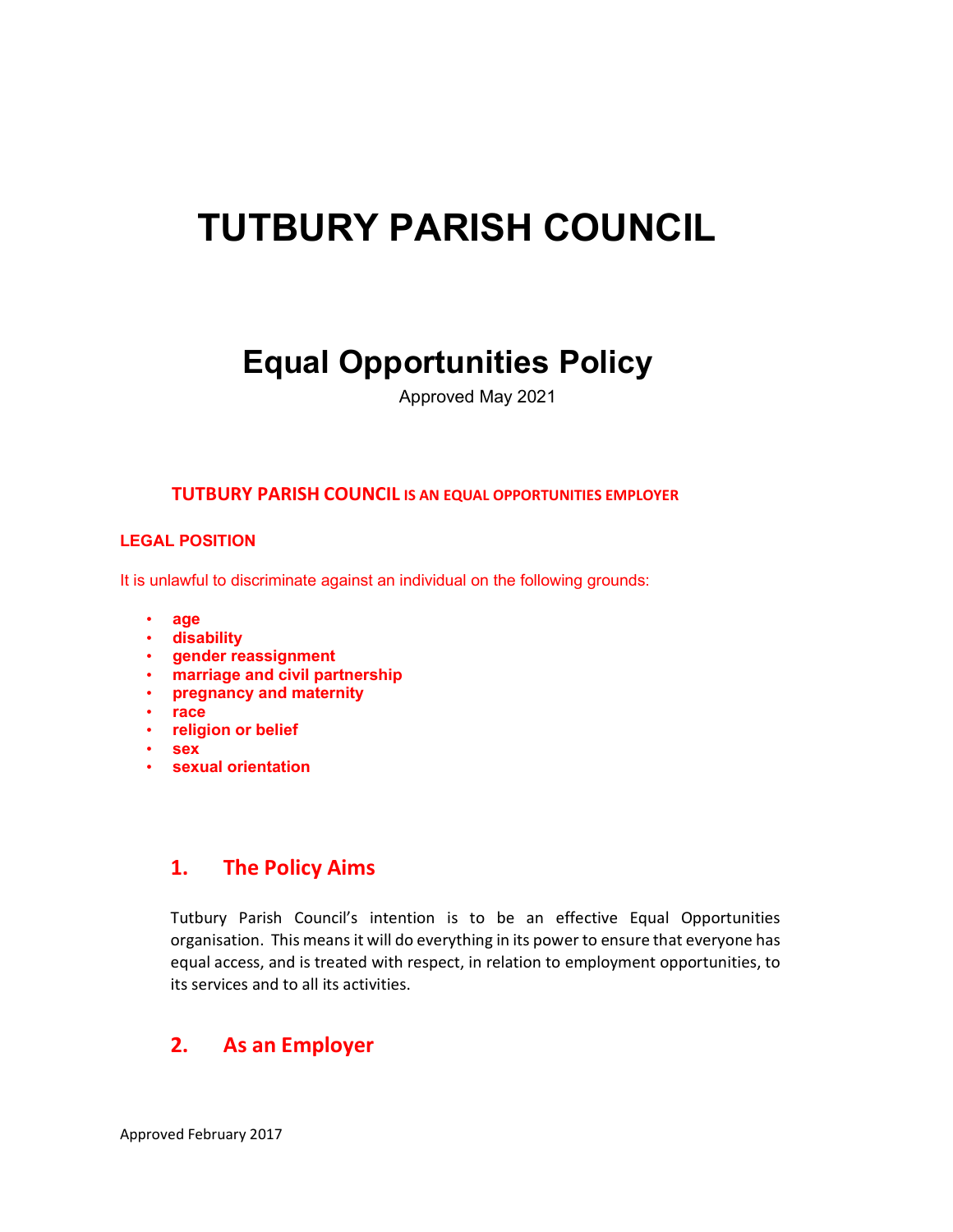- 2.1 All employees are required to treat one another with mutual respect. Actions, behaviour and attitudes should consistently demonstrate respect for the dignity and worth of an individual, irrespective of the position they have within the organisation.
- 2.2 Tutbury Parish Council is making every effort to create a workplace where individuals are valued, listened to and treated with respect.
- 2.3 Tutbury Parish Council maintains a work environment that seeks out and values the insight, experience, contribution and full participation of all staff.
- 2.4 Harassment and discrimination in any form is unacceptable behaviour and offenders will be subject to disciplinary action.

#### 3. As a Service Provider

- 3.1 Tutbury Parish Council will strive to ensure that all services provided by, or on behalf of, the Council are made accessible to all individuals and groups equally and without discrimination.
- 3.2 All service users will be treated with respect. Actions, behaviour and attitudes should consistently demonstrate respect for the dignity and worth of an individual.
- 3.3 Tutbury Parish Council will, wherever appropriate, work in partnership with other agencies in the area, including the county and district councils, voluntary groups and community organisations to promote equal opportunities.
- 3.4 Tutbury Parish Council will ensure that all contractors directly supplying goods and services or executing works for, or on behalf of the Council, comply with this Council's stated policy on equal opportunities.

#### 4. The Policy in Action

#### 4.1 As an Employer

Tutbury Parish Council aims to:

• ensure its employees are made aware of their rights and responsibilities to each other, the customer and the organisation regarding equal opportunities issues;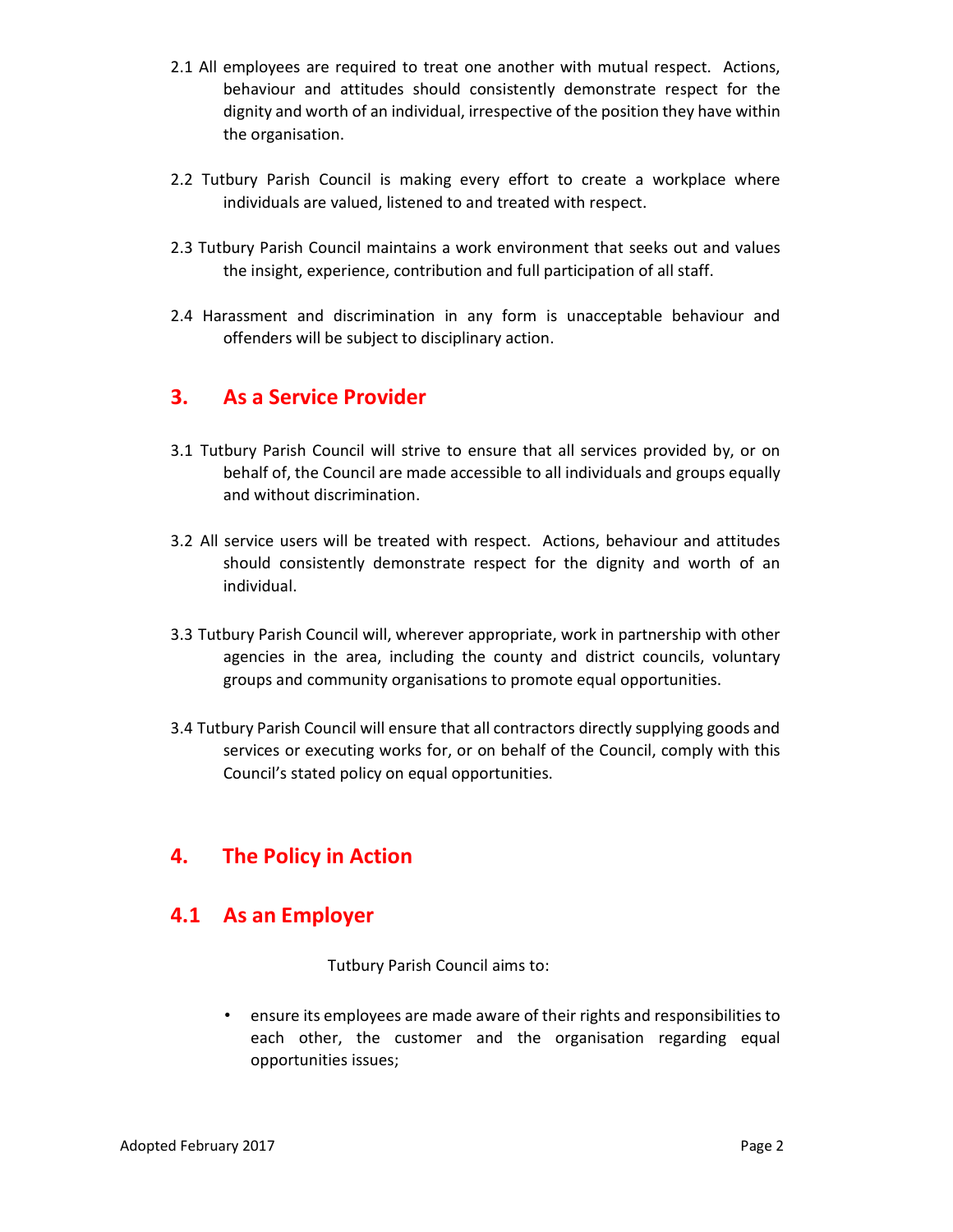- provide a way in which individuals can communicate any concerns via competent named personnel;
- treats any unacceptable behaviour seriously;
- ensure all Managers/Members realise they have a key role in implementing this policy and are expected to take personal responsibility in ensuring its success;
- provide awareness training for all employees and Councillors, ensuring opportunities to develop relevant competencies are available to implement the policy;
- meet the commitments and living the aims of being a "Positive about Discrimination" employer.

#### 4.2 As a Service Provider

Tutbury Parish Council aims to:

- ensure that no member of the public is disadvantaged, or treated less favourably than others, in terms of access to Council services. Where the Council's practice, policy or procedures are found to make access impossible or unreasonably difficult, we will take such steps as are reasonable in the circumstances to change these practices, policies or procedures;
- ensure that, wherever practical, all public buildings and premises owned or managed by the Council are accessible to all.
- recognise the importance of communication in attaining equity and quality services, which are responsive to the needs of all local people, for example through the provision of information in large print or audio on request;
- comply with the Equality Act 2010 and all relevant legislation relating to discrimination and equity.